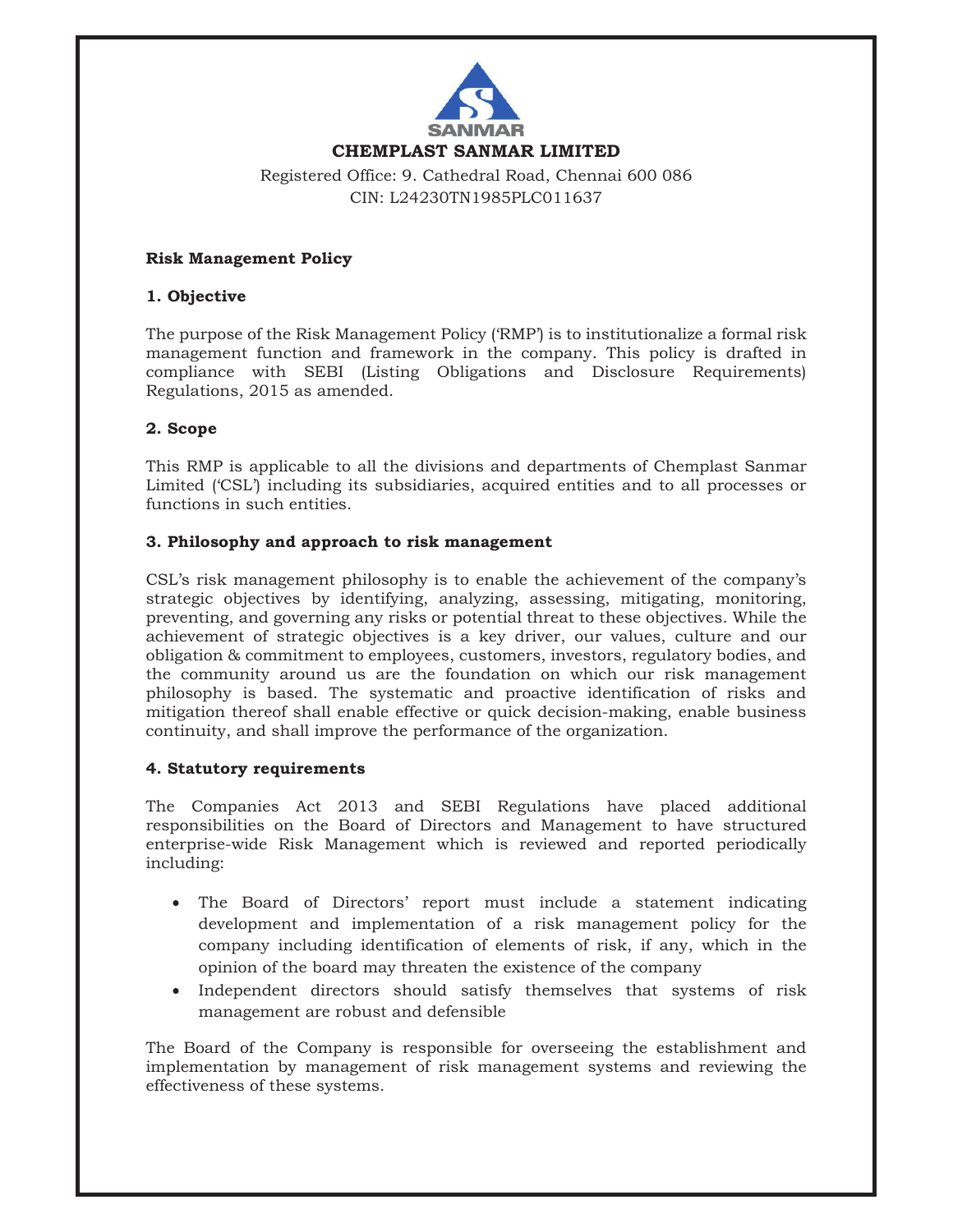## **5. Risk Management Committee**

#### **Composition:**

The Risk Management Committee shall consist of minimum three members with majority of them being members of the Board of Directors, including at least one Independent Director. The Chairperson of the Risk management Committee shall be a member of the Board of Directors and senior executives of the listed entity may be members of the committee.

The Company Secretary shall act as the Secretary to the Committee.

# **Meetings:**

The Risk Management Committee should meet at least two times in a year and not more than 180 days shall elapse between two consecutive meetings. The Quorum for the meeting of the Committee shall be a minimum of two members or one-third of the Members of the Committee, whichever is higher, including at least one member of the Board.

# **6. Risk management Framework**

#### **Process:**

Risk management is a continuous process that is accomplished throughout the life cycle of a Company. It is an organized methodology for continuously identifying and measuring the unknowns; developing mitigation options; selecting, planning, and implementing appropriate risk mitigations; and tracking the implementation to ensure successful risk reduction. Effective risk management depends on risk management planning; early identification and analyses of risks; early implementation of corrective actions; continuous monitoring and reassessment; and communication, documentation, and coordination.

A framework for identification of internal and external risks faced by the Company, in particular including financial, operational, sectoral, sustainability (particularly, ESG related risks), information, cyber security risks or any other risk as may be determined by the Committee shall be prepared.

#### **Steps in Risk Management:**

a) Risk Identification

This involves continuous identification of events that may have negative impact on the Company's ability to achieve goals. Processes will be identified by the Company and their key activities will be selected for the purpose of risk assessment. Identification of risks, risk events and their relationship will be defined on the basis of discussion with the risk owners and secondary analysis of related data, previous internal audit reports, past occurrences of such events etc.

b) Risk categorisation

Risks can be broadly categorised as external risks and internal risks External risks factors would include:

- Economic Environment
- Competition
- Changes in interest rates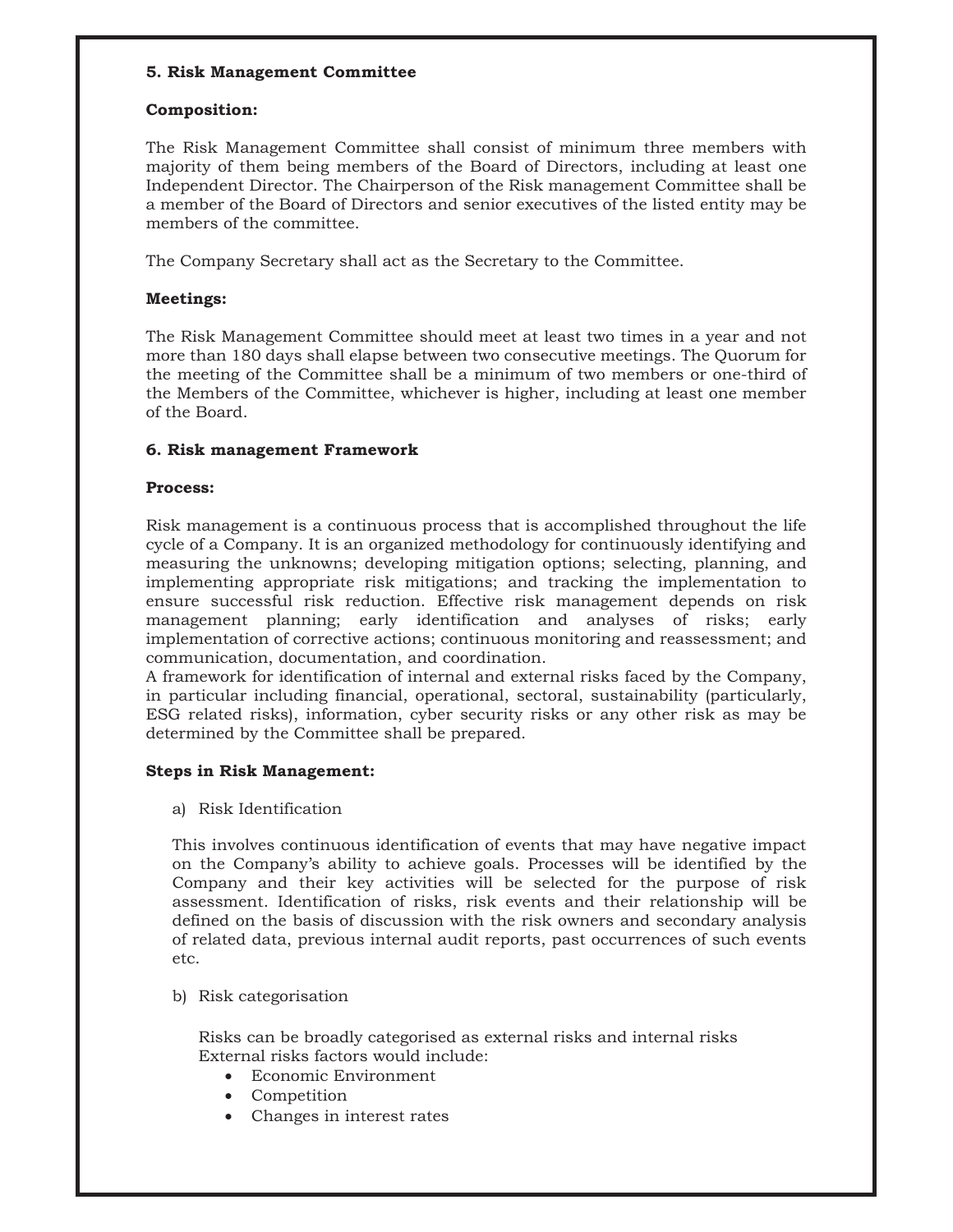- Financing related
- Foreign currency risks
- Changes in government policies
- Broad market trends impacting prices and demand

Internal risks factors would include:

- Project Execution
- Contractual Compliance
- Operational Efficiency
- Quality Assurance
- Environmental Management
- Human Resource Management
- c) Risk Assessment

Risk assessment is the process of risk prioritization. On a periodic basis risk, external and internal risk factors are to be assessed by responsible managers across the organization. Likelihood and impact of risk events have to be assessed for the purpose of analyzing the criticality.

The measurement of likelihood of occurrence can be against three levels on a scale of 3 viz.

- (i) Low ( Score 1)
- (ii) Medium (Score 2)
- (iii) High (Score 3)

Risk impact can also be against three levels on a scale of 3 viz.

- (i) Low ( Score 1)
- (ii) Medium (Score 2)
- (iii) High (Score 3)

Risk impact has to be assessed not only from financial angle but also from other perspectives like impact on reputation etc.

d) Risk Analysis

Risk Analysis is to be conducted taking the existing controls into consideration. Risk events assessed as "high" criticality may go into risk mitigation planning and implementation; low and medium critical risk to be tracked and monitored on a watch list.

e) Risk Mitigation

CSL believes that Risks cannot be fully eliminated and certain risks are inherent part of the business. However, it can be mitigated by

- a. transferring to another party who is willing to take the risk at a price (eg. booking forward contracts to cover the imports or taking an insurance policy for a risk)
- b. having appropriate internal controls
- c. eliminating the risk by stopping the relevant activity or
- d. Tolerate the risk in view of the costs involved in reducing the risk or in anticipation of higher profits